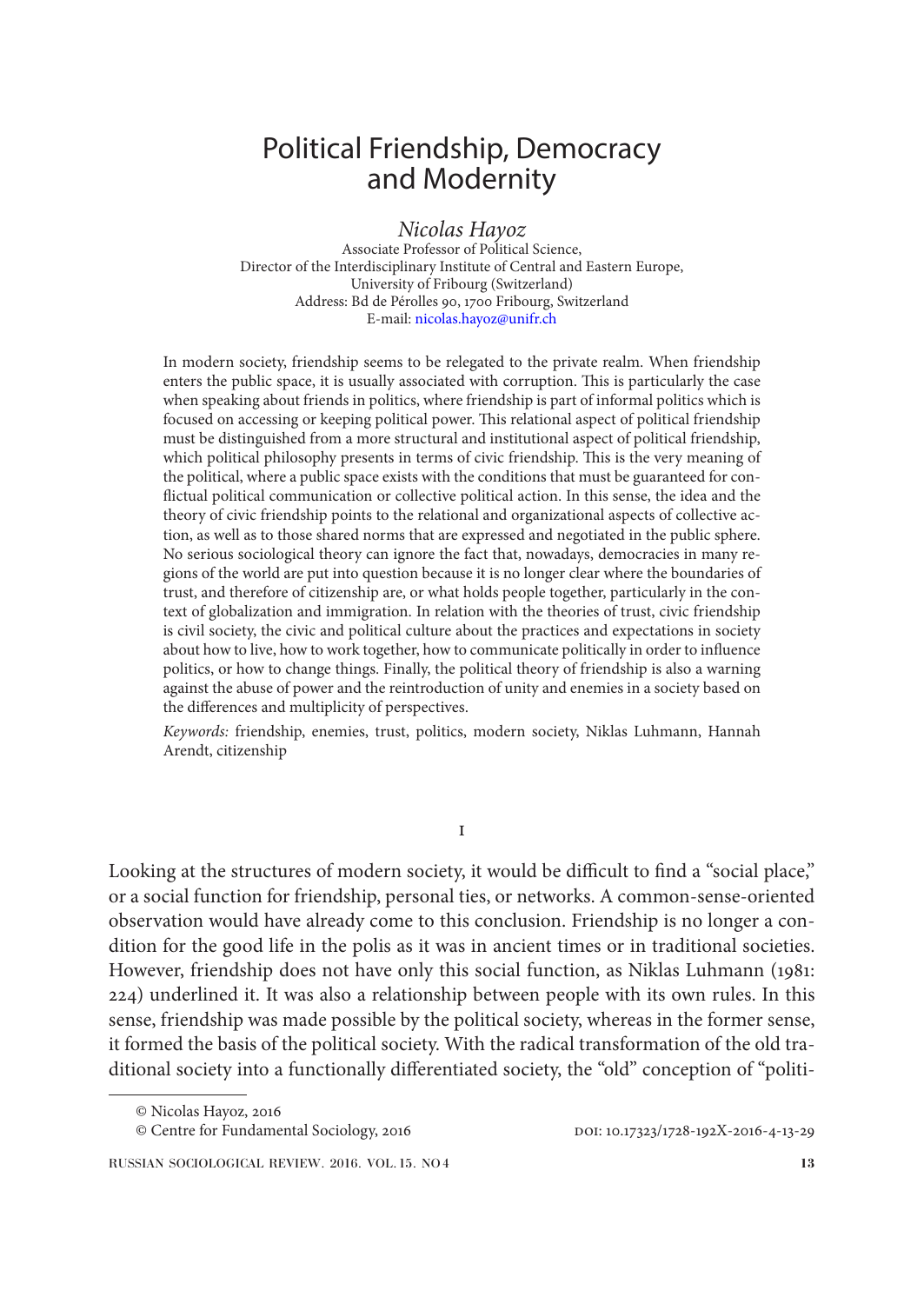cal friendship" or political society based on friendship was no longer convincing. Modern society can no longer be represented by a central idea, a basic value, or a function such as the political. Where is friendship in all of this? In this sociological perspective, it definitely became a private matter, a relationship based on sympathy or other values, but first of all, a private social relationship, in any case.<sup>1</sup>

Interestingly, the ongoing discussion about the return of friendship not only reveals a renewed interest in friendship as a social relationship based on specific values (Devere 2011; Schobin et al., 2016; Münch, Reidenbach, 2015; König, 2013; Nixon, 2015). In the perspective of political theory, it reveals that friendship is more than a private matter; it is also political. In the literature on friendship, one can find many references to classic authors pointing to the multiple political meanings of political friendship, best understood as collective representations and practices of social relatedness and common values. This paper observes and interprets these ideas of political friendship in the perspective of modern society. By describing the underlying ideas of political, and particularly civic, friendship as a political theory, the paper will try to reconstruct the link between friendship, trust, and the political. Moreover, it does not neglect the relational approach to political friendship, that is, friendship as part of informal politics, which democracies "share" with non-democracies. If political friendship is a defining feature of the political, then non-democracies must try to build their imagined community differently, for example, as unity, as "us against them." This would be exactly the contrary of what authors like Hannah Arendt have imagined as political friendship, as a plurality, or as a public space of dialogue (Nixon, 2015: 28, 188, 194; Gebhardt, 2008: 336). Non-democracies share at least one common feature with so-called populists: they both need enemies and their exclusive conception of friendship which implies enemies, which is a kind of Schmidtian dialectics of friendship and enemies. Therefore, since non-democracies are necessarily personalized regimes with dominant informal structures, they maintain and produce many friends, particularly around leading positions. On the other hand, having abolished the political, they have also neutralized the public space, the space where the "interconnectivity" of citizens can be symbolized and expressed. It is rather typical and a kind of irony that authoritarian regimes such as in Russia where personal networks and, with them, friendship were and are so important in society *and* in politics, have abolished the public space, the space of friendly dialogue. Here, one could support Hannah Arendt's conclusion that if friendship is a condition for democracy, then "all other forms of political regimes deny friendship or shape it to their own ends and purposes. . . . And autocracies distort friendship through their demand for unconditional loyalty to the autocrat" (Nixon, 2015: 194). Such a political perspective can be integrated in a political sociology presenting political friendship not only on a relational level, but also on a more structural and institutional one, where the conditions for conflictual political communication or collective political action have to be guaranteed.

<sup>1.</sup> For a discussion and presentation of Luhmann's theory of the evolution of the semantics of friendship see Schobin et al., 2016: 48ff.; Krass, 2016: ch. I.1; Kersten, 2008: 18ff.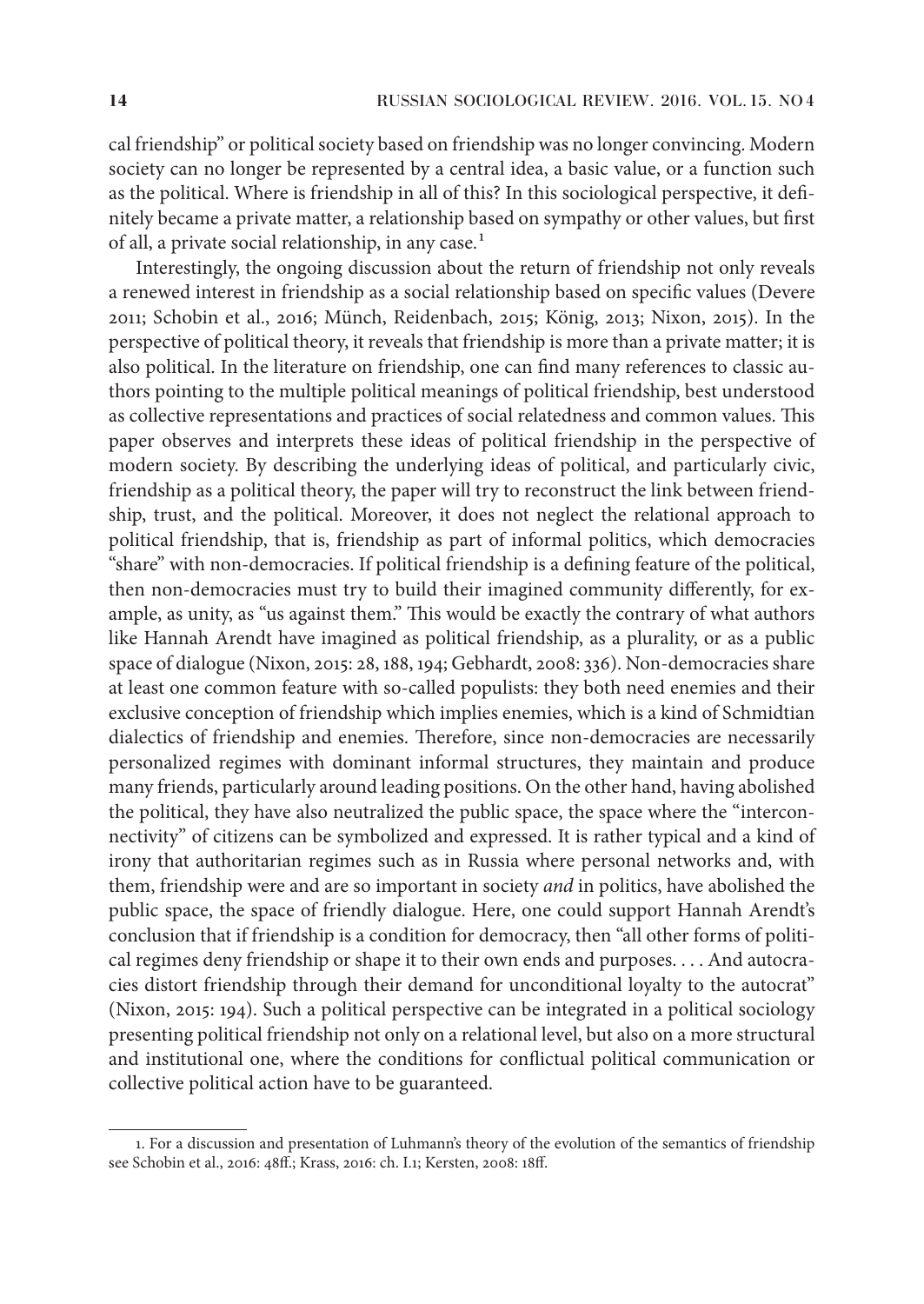At first glance, such a perspective does not seem to fit well with the historical change of the relationship between friendship and the political society in modern society. Politics is now the field of a specific function system focusing on political communication and decisions. Politics, at least in a democratized context, is about strategies to access power and to influence political decisions by building up winning coalitions and negotiating acceptable solutions. If friendship as a personal relationship belongs to the private realm and politics to the public sphere, then the former does not seem to be compatible with politics (Schobin et al., 2016: 157ff.). Indeed, is politics not the "battlefield" of enemies and antagonists rather than the field of friendship? Heather Devere indicates this by underlining that "Friendship in politics is associated with nepotism and favoritism, allowing unjust and unequal access to decision makers and resources" (2011: 17). Additionally, Jürgen Gebhardt (2008: 315) summarizes a more positive variant of political friendship for established democracies: "At best the power game of politics might allow for friendships of utility. Political friends do not love each other in themselves, but only insofar as some benefit accrues to them from each other as Aristotle had already observed." Such a utilitarian form of political friendship representing "politically motivated and politically used relationships of exchange" can be analyzed, for example, in the case of parliaments (Leuschner, 2011a: 212; 2011b). It can also be studied on the level of political friendship between political leaders (Gurr, 2008). Similar conceptions of friendship can, of course, be found in authoritarian regimes where key political leaders also control power through networks of friends, placing them in positions where they can and should be useful ("Putin's friends," for example). Moreover, analyses of networks of cooperation in the civil society sector can also be presented on this relational level of friendship (König, 2013: 899ff.; Devere, 2011: 19).

If this meaning of political friendship as an utility-oriented relationship focuses on politics, the second one relates political friendship to the political order as such, to the political as the core of political order. For example, this is what Jürgen Gebhardt has in mind when he states that " Western discourse on trust and friendship is a theoretical and practical discourse on the human condition of political order and as such it is an inherent element of Western self-understanding from its origins in the Greco-Roman world onward" (Gebhardt, 2008: 342). In this extended conception of political or civic friendship, political philosophy points to the goodwill between citizens, which makes it possible to live together (Hartmann, 2011: 436). If citizens share certain values, they should also be able to go beyond personal friendships based on trust, and express a more general trust towards strangers and authorities.

This paper will precisely elucidate the relationship between trust and political friendship. Moreover, it supports the idea that a modern conception of a political, public-spaceoriented notion of civil friendship needs to be linked to the question of trust. It aims at describing the elements of a political theory of civic friendship from the perspective of a sociological theory of modern society. The notion of civic friendship, which can also be presented as an "extended notion of friendship" (Hartmann, 2011: 463), can be found in the ideas on political friendship of classical authors such as Aristotle, Locke, Durkheim, Toc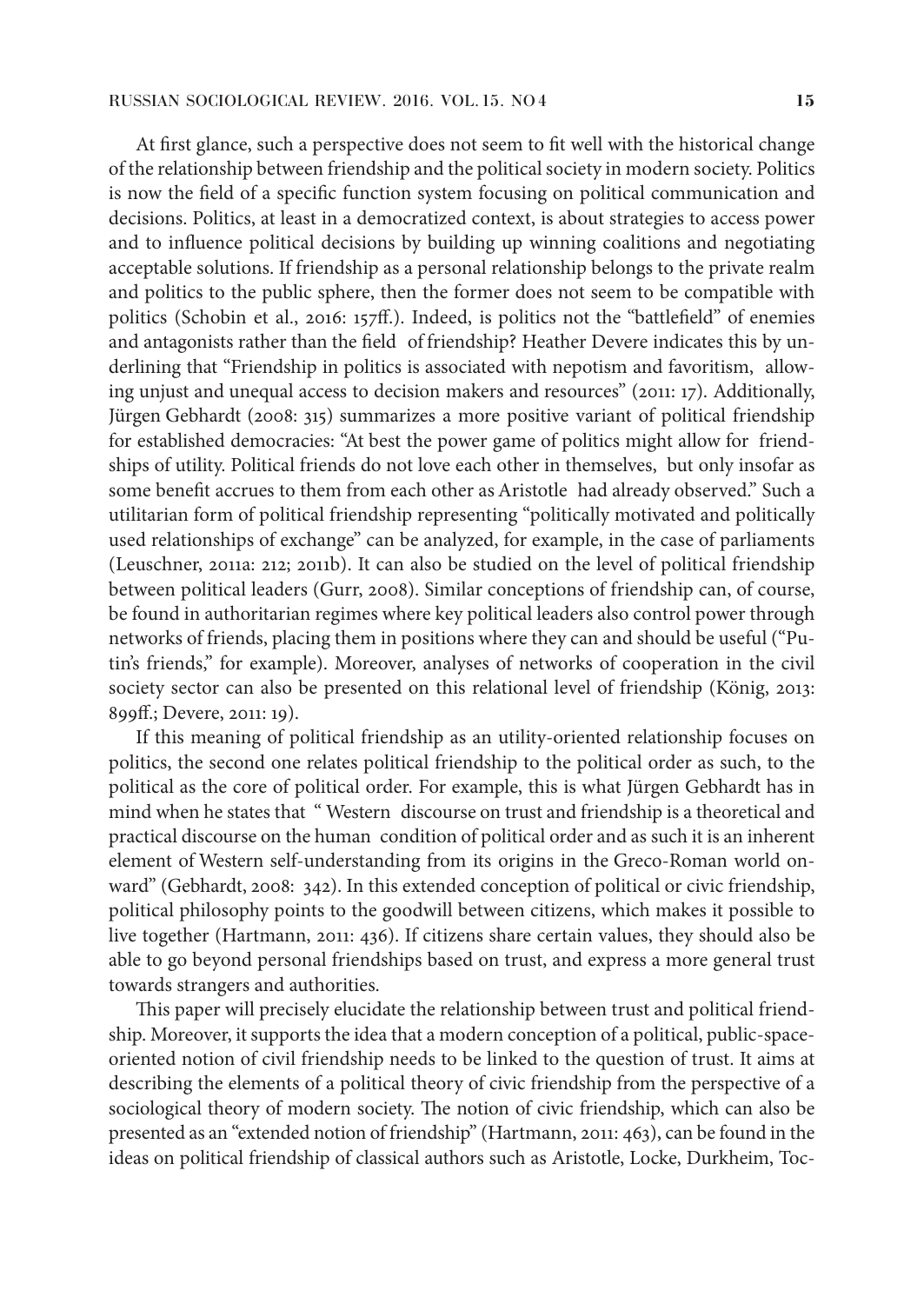queville, or Arendt. Their focus is on republican virtue, of civil society, solidarity, or pluralism. These notions form elements of a political theory of a politics of friendship (Derrida, 1999), or of politics as friendship, as Jon Nixon presents it in his study on Hannah Arendt's conception of friendship (Nixon, 2015). They also point to the multiple political meanings of political friendship best understood as collective representations and practices of social relatedness and common values. We will come back to these perspectives after an analysis of friendship in a relational perspective.

ii

Despite the fact that friendship is praised everywhere, and that almost everybody has friends, speaks about them, or "likes" them as we see it on social media where the semantics of friendship is used in an inflationary manner, friendship does not seem to be socially useful more than as a private matter. Most people would confirm that it is good to have friends, but would they also say that friends should be useful, particularly when things are going bad? In an individualized society, people seem to rather rely on themselves when it comes to advance objectives and careers in life (König, 2012: 896). On the other hand, popular proverbs such as "to have a friend in high places," "that's what friends are for," or "better a hundred friends than hundred rubles" point to the utilitarian aspect of friendship. Friends should also be able to help in order to "getting things done." These seem to be current expectations which can be observed in many parts of the world, particularly in so-called peripheral regions of modern society, or so-called societies in transformation (Luhmann, 1995).

In the systemic perspective of a more complex sociological perspective, friendship as a personal relationship based on sympathy and trust is no longer a structuring principle for social relations as in traditional aristocratic societies. Modern society is, without any doubt, a depersonalized society. It is no longer an inclusive community with predominantly personal contacts. It is no longer vital to have friends and relatives in order to survive, although they may still be important in certain regions of the world. According to Niklas Luhmann, modern society has radicalized the difference between personal and impersonal relationships, and "without this difference it would not be possible to glean from the other's behavior information relevant to his intimate sphere*"* (1986: 162). Luhmann speaks of love as opposed to friendship here, of course, which has "won the race and ultimately determined the code for intimacy" (1986: 81f., 116f.). Friendship could not follow love in the direction of intimate relationships connected with sexuality. It could not be institutionalized as it is in the case of marriage based on love. Friendship was probably a too general and a too diffuse concept to allow such an institutionalization. Friendship in such a society definitely belongs to the private realm. However, in the private sphere, having friends does not mean that one has to share privacy or intimacy with them, even if they are so-called close friends (Hahn, 2012: 70). Additionally, as Alois Hahn (2012: 69) has observed, friendship no longer corresponds to the romantic vision of an exclusive totality shared between two individuals. The simple fact of individual dif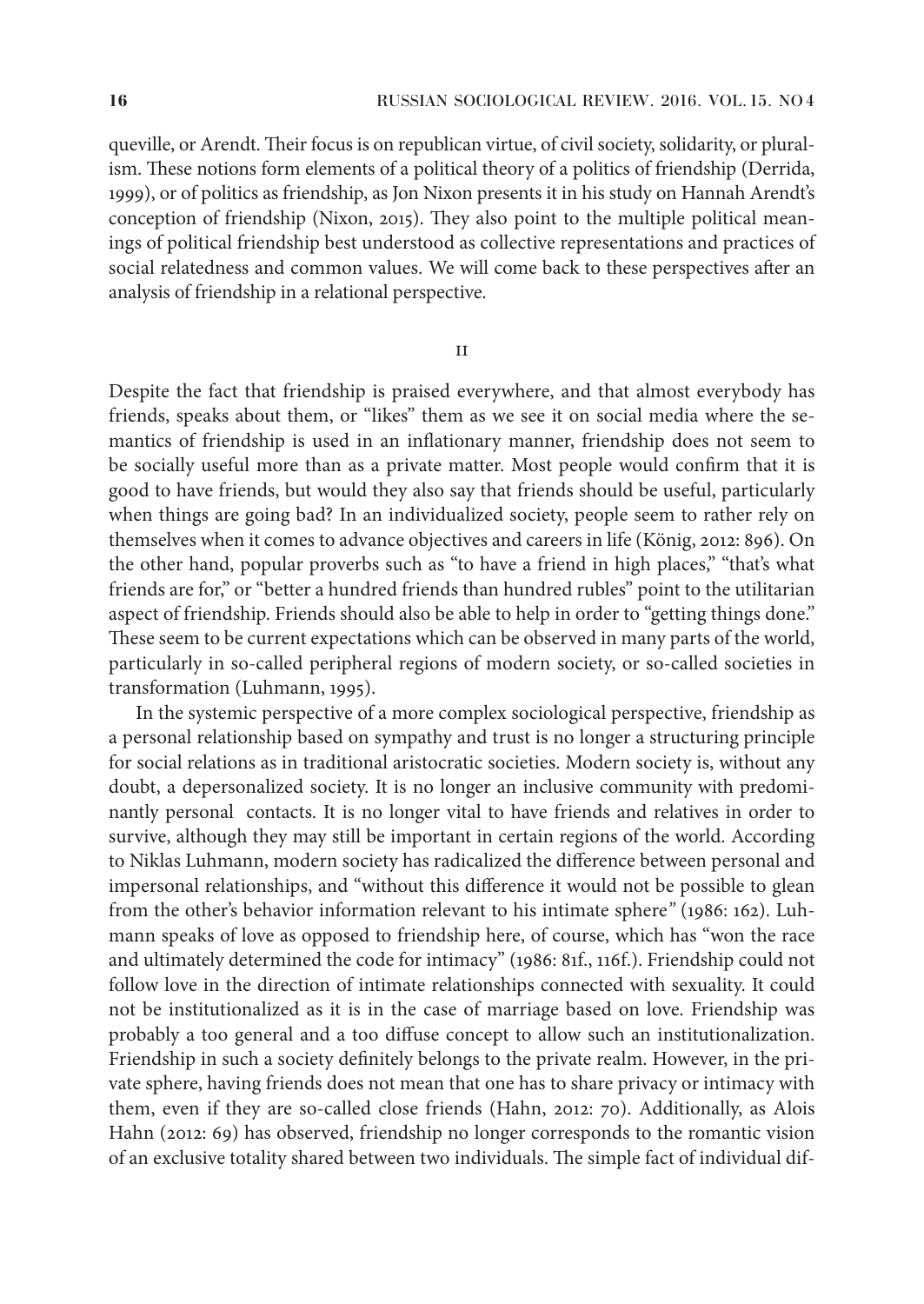ferences would make that impossible. Individuals take so many roles in modern society that it would be exceptional to "find" friends with whom one could share more than a couple of aspects of his or her own personality. The togetherness of friends may still exist and be an ideal. However, sympathy and particularity cannot be used any longer as basic values of friendship, at least not without difficulties when used as a resource to get access to privileges, and possibly considered as corruption or nepotism in western democracies.

The limits and opportunities of friendship today are influenced and, to a certain extent, even determined by the structures of modern society, its principle of functional differentiation. Helmut König points in this direction by observing that the history of liberal society starts by rendering friendship superfluous (König, 2013: 897). He quotes Adam Smith and Thomas Hobbes, both who have already observed how friendship became obsolete in a monetary and market-based economy or in a power-based political system. Sympathy and friendship can no longer be the "currency" in function systems following their own logic and codes in order to successfully solve their specific problems. Money and power are much more efficient devices than friendship. The logic of exchange and the logic of power are simplifying communication and increasing the performance of the function systems. In this sense, power is the means of communication in politics in order to make decisions, to agree, or to overcome resistance.<sup>2</sup>

Another aspect concerns role-taking. Luhmann writes that assuming public roles in the political system introduces a social distance by interrupting the normal links of everyday life: one cannot interfere in power by referring to family links, friendship, or other particular obligations (Luhmann, 2010: 430f.) This is the reality of function systems.

However, friendship is not disappearing. Instead of being a totality or a resource to be mobilized in almost every sphere of life as in traditional aristocratic societies, it becomes "sectoral." Looking at friendship in the perspective of function systems of modern society such as politics, the economy, science or education confirms the picture of "functional friendships." You may have friends in politics (party friends), in business (business partners), in research (project partners), and so on. Such friendships get their meaning precisely because they follow the logic of function systems. No one would expect that such friendships should be extended to the private sphere, even though that this may be the case. In politics, it is useful to build up friendships in order to gain access to power positions, to advance political projects, or to get support for these projects (Leuschner, 2011a, 2011b; Gurr, 2008, 2011). Political friendship is part of informal politics, opening the door to professional politics. It follows that personal networks in politics can also be described as political friendships (Leuschner, 2011a: 205). The importance or "value" of informal networks and the corresponding practices of political friendship may vary from one political system to the other. Here, one may ask to what extent are they functional with regard to formal structures, or to what extent they confirm or not confirm the objectives of formal rules (Pannes, 2011: 40; Helmke, Levitsky, 2004). On the other hand, when focusing more on

<sup>2.</sup> In the systemic perspective of Luhmann, one would speak here of "symbolically generalized communication media" such as power or money functioning as catalysts of communication and for the differentiation of the functional systems of society (Luhmann, 2012: 214).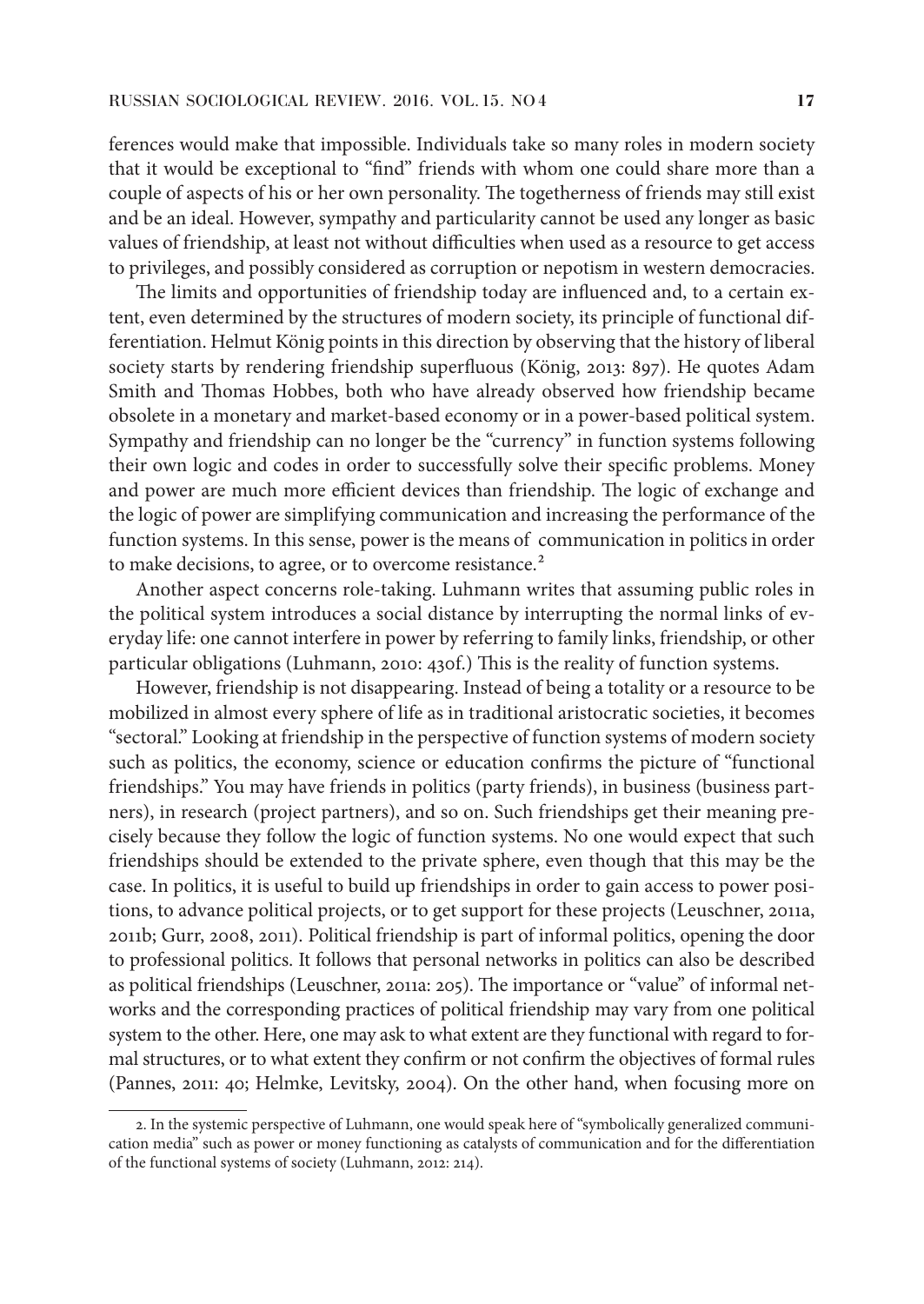countries in "transition" or so-called hybrid regimes, scholars are more interested in the fate of democracy and the question of whether informal personalized structures are strengthening or undermining democracy. Moreover, in certain cases, personal networks can be so dominant that they characterize the whole "regional society" with huge implications for social change or economic development.

#### iii

As authoritarian regimes reveal daily, political friends can also mean that political and economic organizations can be used to control power through personalized networks together with political friendships. This observation brings us not only to informal politics, but to specific dysfunctional forms of informal institutions such as patronage, clientelism, neopatrimonialism, all of which undermine democracy and, more generally, the logic of functional differentiation. Certain countries such as Russia may function like a large bureaucratic corporation, combining highly personalized leadership structures with organizational power and networks of power (friends, loyalties, and clients) which are instrumental in keeping incumbents in power. Corruption, clientelism, or personalism are just "byproducts" of a much larger structure of politico-economic power aiming to "reach out" to society by trying to control the economy, the judiciary-legal system, the media, and even the education system. Such power structures based on organization and networks exploit the functional differences of modern society in the sense that they instrumentalize them through their personalized networks. Having friends in the right positions is helpful and even indispensable if you want "to get things done" the right way, be it in the judiciary system, in banks and companies, in parliaments, or in NGOs. Oldnew distinctions such as friends and enemies or the loyal and the disloyal are concealing. This means that the established differences of the functional systems, for example the legal/illegal distinction, can be handled in an opportunistic manner in the absence of a rule-of-state based state. Obviously, such a system cannot survive without corruption. It is also evident that corruption inevitably means de-differentiation only for those who are not part of the corresponding networks. For those participating in the networks, the question is about having friends in order to get access to or to keep control of assets. Informal networks and the corresponding friends are particularly important in peripheral countries of modern society in order to get things done, to accelerate processes, to get answers to requests, or to receive a "fast track" entry for specific treatments in hospitals or schools, etc. The corresponding contacts or "friends" that help or provide good will and informal services are to be found in positions in organizations, for example, hospitals or state administrations, but no longer in families (Luhmann, 1995: 22, 24). Such informal networks of friends are exploiting organizations and, with them, functional differentiation: the informal "system" of favors, services, generosity, and responsiveness is as important as or more important than what the organization allows with its formal hierarchy. The networks are using the function systems as media for their own objectives (Leanza, 2014: 168).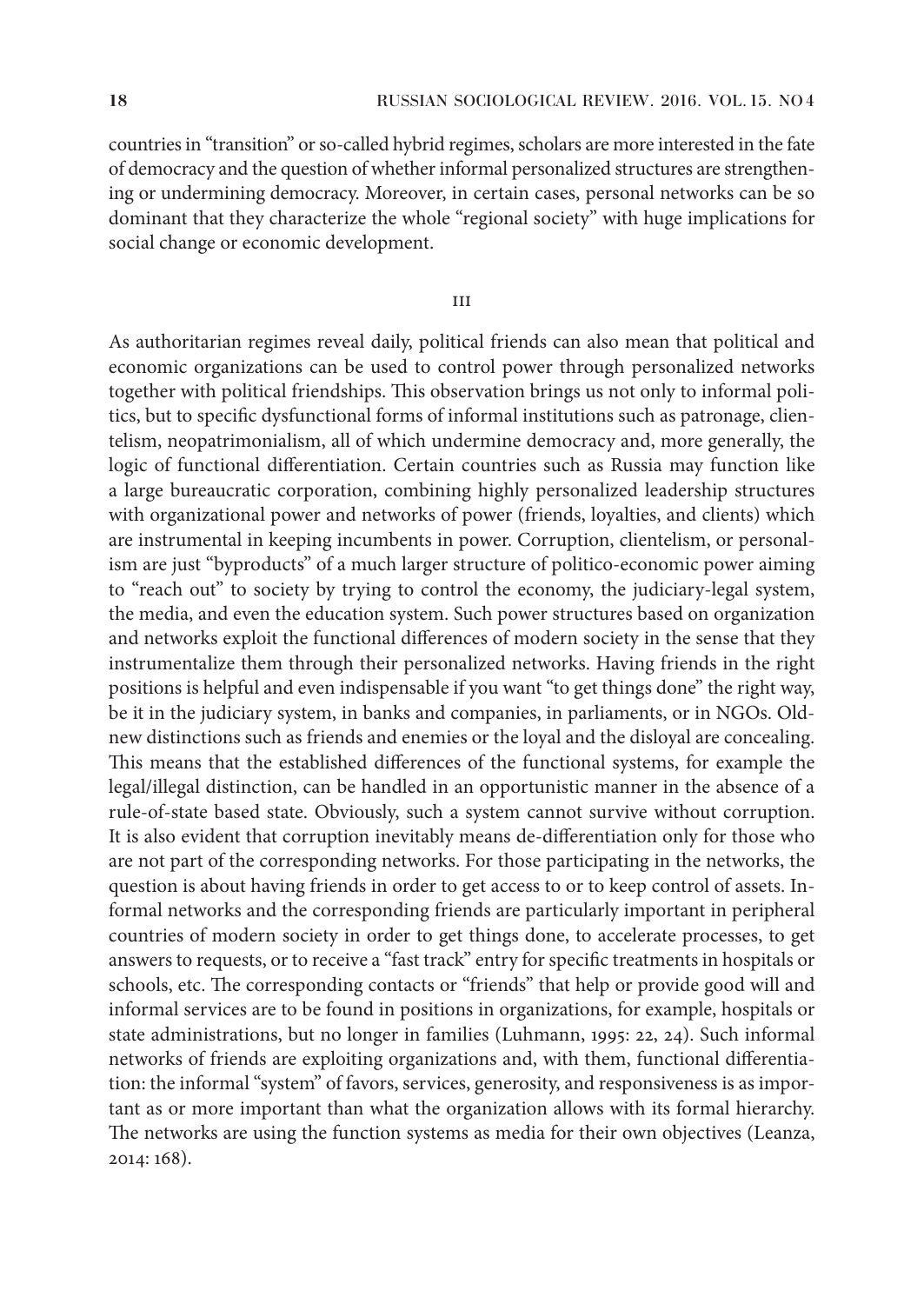To this point, it can be seen that impersonal rule or depersonalized societies may well be a core feature of modern society. However, on a regional level, when looking at country-specific peculiarities, for example, we may observe highly personalized societies. It is possible to put it differently: if countries realize specific mixes of distance and proximity, and of personalized and depersonalized relationships, certain of these countries are coming closer to the personalized pole, whereas others are rather on the depersonalized side. Consequently, when living on the side of personalized relations, one would also favor a world view based on two related distinctions: those of exclusion and inclusion, and friends and enemies. In this perspective, the world is populated by people who are a part of your networks of contacts and friendship, and those who are not. On the other hand, it is also a world of people who are either with you or against you.

At this level, we may also say that we are living in societies (so-called "cold" societies), at least in the West, where indifference, the principle of arm's-length relations, universalism, or the difference between private and public are the very conditions for successful cooperation. In his analysis of corruption, Vito Tanzi describes the concept of arm's-length relationships as a principle requiring "that personal relationships should play no part in economic decisions involving more than one party" (Tanzi, 2000: 88ff.). It corresponds to the values of Max Weber's bureaucrats who would follow universalistic principles and rational procedures and in no way accept personalism, cronyism, and the confusion of the public with private interests (ibid.: 89). The arm's-length principle can be considered as one of the devices in modern society that protects the autonomy of different social spheres against "alien" interference, be it politics with its specific interests, economic interests, or interests related to clientelism, familialism, or other forms of favoritism. These devices are part of the organized checks and balances in place in society to control and regulate power and interest-motivated interferences from one social sphere to others.

Obviously, there are groups of countries coming closer to the Weberian ideal of "cold" and depersonalized societies, with public administrations being based on universalism and the arm's-length principle. On the other hand, most countries from the former Soviet Union, for example, are much closer to the opposite pole, on the side of regimes with weak institutions, strong personalism, old-boy networks, clientelism, and so on. High rates of corruption are an inevitable by-product of such informal and personalized network structures. The yearly-updated maps of Transparency International shows the distribution of corruption in different regions of the world, confirming such a differentiation of countries leaning either to the depersonalized or the personalized pole.<sup>3</sup> Moreover, in many world regions, the arm's-length principle conflicts with social norms that family and friends come first. Here, State officials are expected to distinguish their clients according to the degree of family relationship or friendship. Corruption is the necessary outcome of such a personalized logic. In this regard, Tanzi concludes "that the very fea-

<sup>3.</sup> In this regard, see the map presented by Transparency International with bribery rates across Europe and Eurasia (www.transparency.org/news/feature/governments\_are\_doing\_a\_poor\_job\_at\_fighting\_corruption across europe).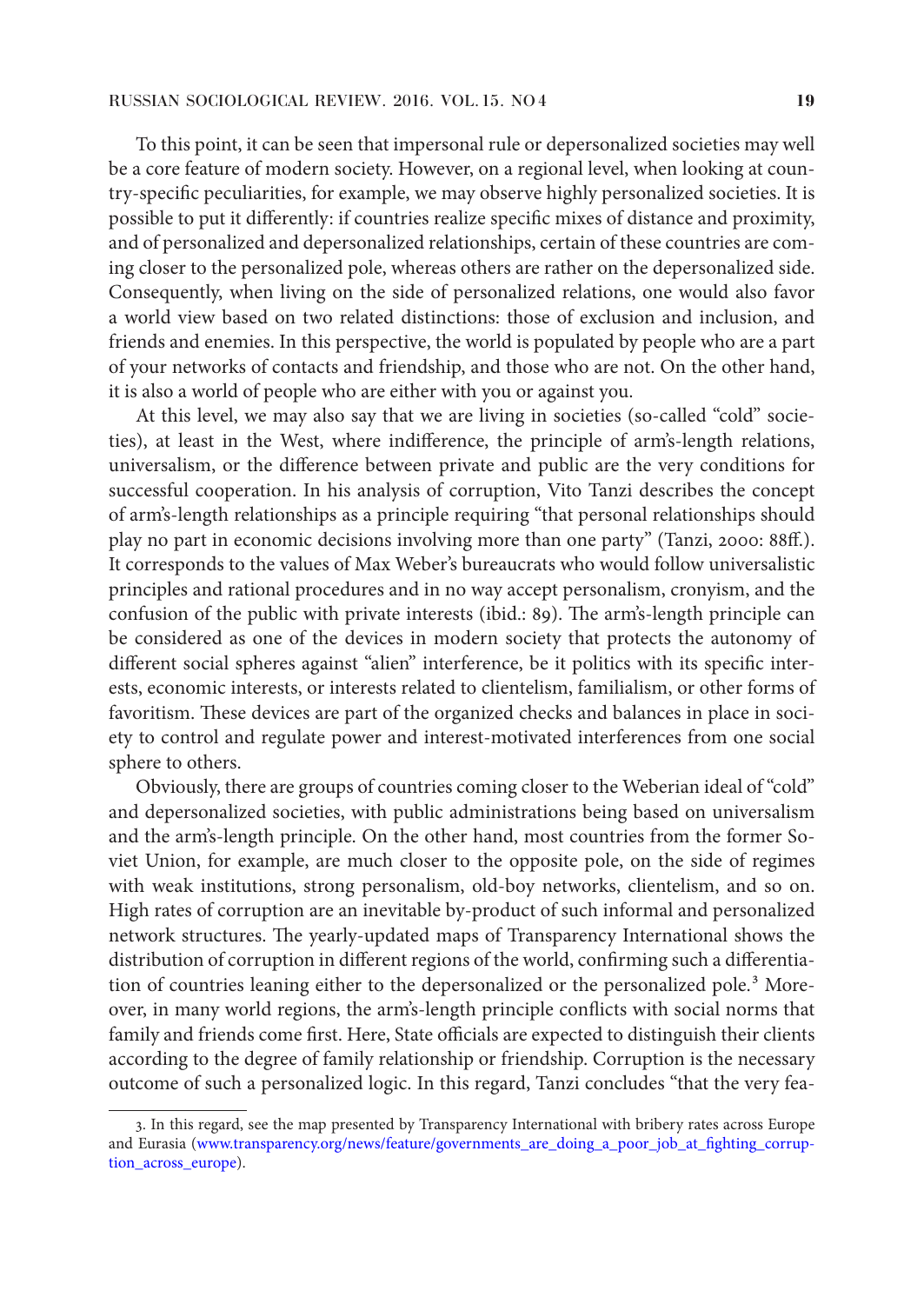tures that make a country a less cold and indifferent place are also those that increase the difficulty of enforcing arm's-length rules so essential for modern, efficient markets and governments" (ibid.: 92).

This would suggest that "cold" societies based on a "Protestant ethic" with a particular political culture and specific effective institutions have a better chance of fighting corruption and establishing good governance rules than the "warm" personalized societies from the south. To this list, we may add those countries from East-Central and Eastern Europe where good governance practices, including the implementation of effective anti-corruption rules and the establishment of a clear-cut border between the public and the private sectors, are either still not the first priority of state action or are being diluted by forms of cooperation such as personal ties and sympathies combined with clientelism. However, informal politics and personalized relationships are not features that should be played off against governance principles. The question is rather to what extent personalized relationships in politics or in the economy pervert universal principles, or whether these apparently contrary principles positively reinforce each other. The answer to this question also clearly depends on whether we are speaking of rule-of-law-based democracies or autocratic regimes where personalism is part of the power structure and governance.

iv

In leaving this ambiguous field of personalized politics and "political friends," we can return to the political conception of friendship, which should not be mixed up with the observations on "having friends" or "relying on friends" in order to keep power or to getting things done. The political aspect of friendship in a civic sense must be put on a completely different level from the level of political friends. Its public-space-focused meaning can be revealed when asking why people are cooperating. They cooperate not only for profits, but also because they are sharing values and specific ideas, because they want to change things, or solve problems in different fields. They may protest for more democracy or simply realize common projects such as more democracy, associative life, fight for the protection of the environment, a more citizen-friendly city, and so on (König, 2013: 899). In doing so, they have to trust each other. They can produce and reproduce social capital which may generate a kind of social or civil friendship. In that sense, political friendship is also about civil society. Obviously, such a conception of political friendship that focuses on relational aspects does not have much in common with political friends in power networks. It is rather the result of the collective experience, and a resource for collective action in the public space. John Nixon describes this in Hannah Arendt's terms: "Friendship sustains that world by acknowledging its plurality. Our friendships provide a private space within which to explore the plurality inherent in the friendship itself and from which to re-enter the public space of plurality. They connect us to the world, while enabling us to cope with its complexity" (2015: 188).

Indeed, it is in this passage from the private to the public sphere or in the conflation of the distinction of private/public where the different meanings of political friendship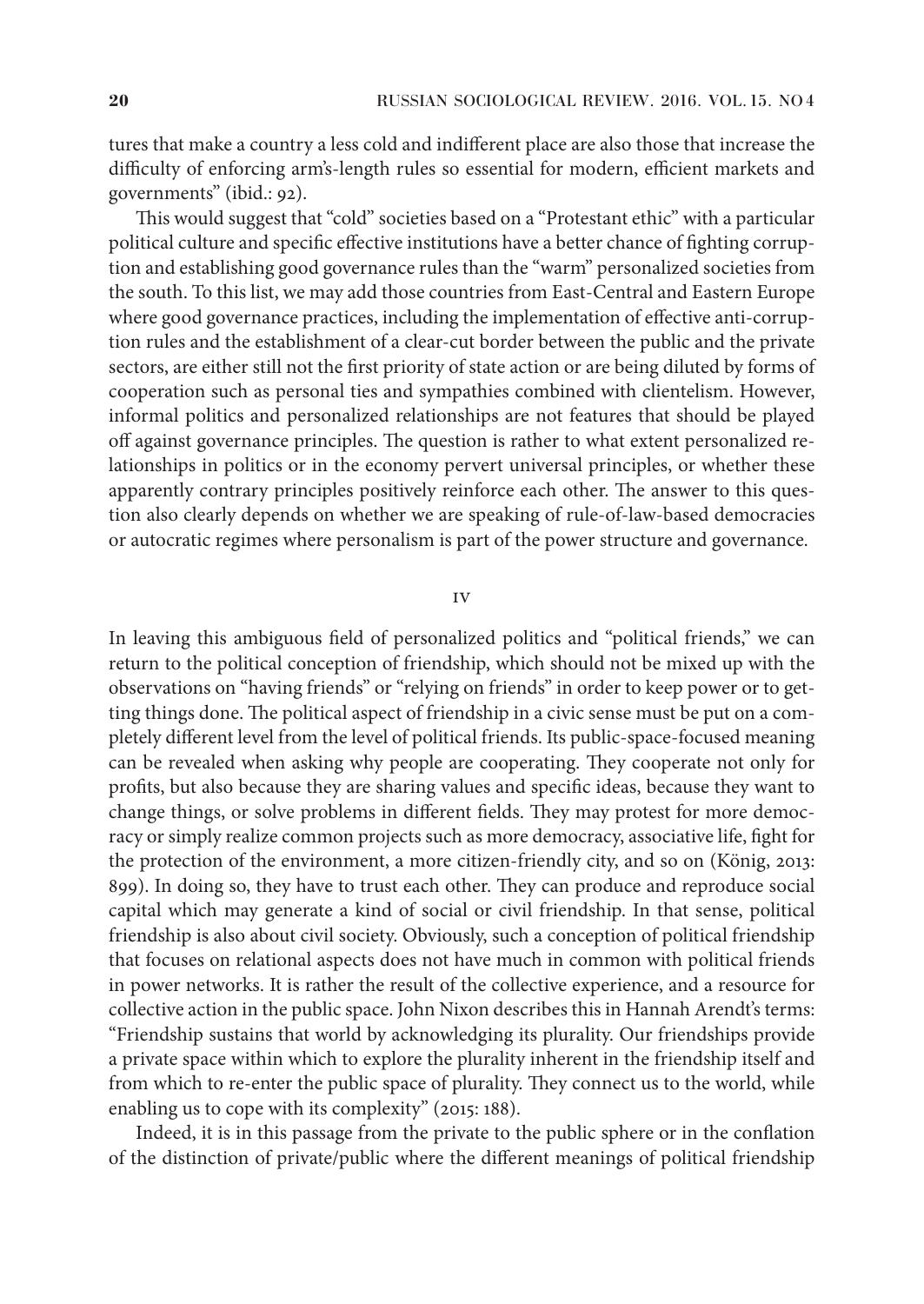can be revealed. These meanings are either in the sense of power networks or corruption avoiding or marginalizing the public space, or in the sense of collective action in the public space based on the mobilization of private networks. This is particularly relevant when considering the fact that the private/public distinction as a necessary condition of a modern rule-of-law-based liberal state points to the meaning of the political in society, that is, to the distinction between the political sphere and other social spheres (Sales, 1991). Rule-of-law-based political regimes are supposed to protect and maintain the private/public distinction, whereas autocracies have abolished it or simulate a fake copy of the public space. When the political is disappearing or when even a distorted version public space is no longer visible, then the space for collective action and for civic political friendship is also fading away. That is also what Hannah Arendt has in mind when warning against the disappearance of the plurality of the world and the free play of power represented by the public realm. Then, friendship would lose its access to the world and violence would become a substitute for power (Nixon, 2015: 189f.). We may add here that friendship would be reduced to networks of power or private friendships disconnected from the public realm. A personalized power structure is consubstantial to authoritarian regimes. It would not be an exaggeration to state that autocracies are aiming at personalizing politics and other social spheres, for their obsession is control of plurality, and the control of deviation.

Therefore, we may once more underline that depersonalized relations and the public realm are ideally expected to coincide in modern society. Modernity can certainly not be located on the side of personalized or the proximity side of the distinction of personalized/depersonalized. This does not mean that modern society is based only on depersonalized contacts. On the contrary, modernity requires specific distinctions, particularly the possibility of making a distinction between private and public communications or spaces, and between personalized and depersonalized relations. In fact, society would not be possible without personal relations consisting of everyday contacts based on personal interaction. As such, however, such relations must be reproduced in a sea of depersonalized relations. A functionally differentiated society with highly complex systems for the solution of specific political, economic, or scientific problems could not be understood simply based on personal interactions. It is precisely in modern society where personal relations may become a problem, as for example, old-boy networks or clientelism in the political or the economic system where they might be identified as corrupt behavior. It requires established democracies and markets in order to discover that too many "good connections" may undermine democratic and market rules, if they avoid or short-circuit established and legal procedures to gain an advantage.

On the other hand, we can also see how the structures of a modern democratized political system ideally represent the *depersonalized* background in form of institutions, organizations, and procedures, which not only enables the *personalized* political games of political actors (political parties and the corresponding networks of political friends) focused on gaining political power, but also offers the space for collective action (civil society), and the mobilization of *personal* networks in the sense of civic friendship.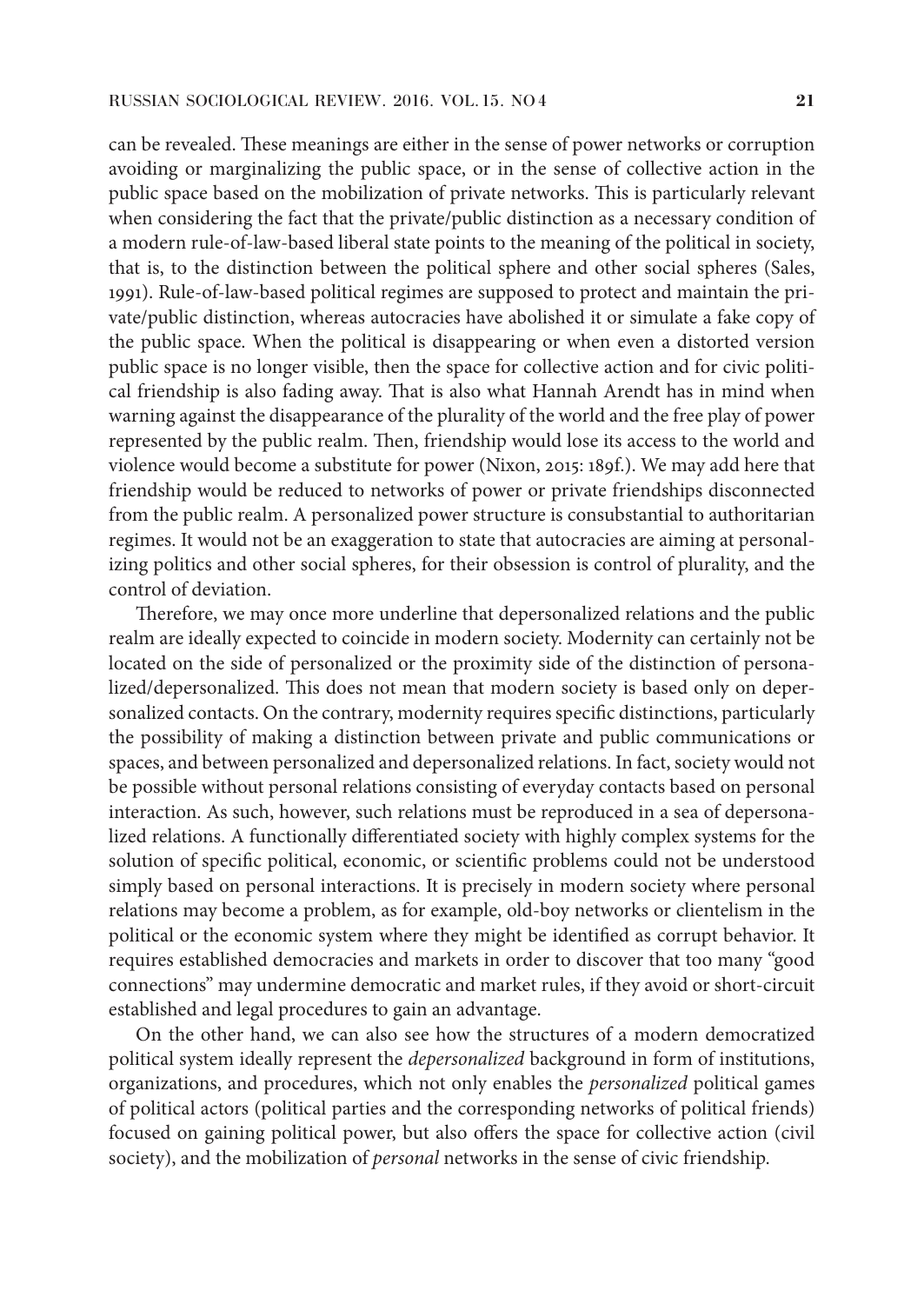v

In fact, political friendship as we have already presented it in terms of civic friendship implies a depersonalized society in a modern sense. This can be specified with the help of the concept of trust which is consubstantial to friendship in the relational sense, as well as in the more general sense of a public-space-oriented civic friendship. Trust, depersonalization, and the arm's-length principle go together, at least in rule-of-law-based democracies. What can be seen is that the depersonalization of society implies also a depersonalization of trust, a shift from personal trust to general and systemic trust. Personal trust towards relatives and friends may still be important in every day personal interactions, but society is no longer based on personal relations held together by personal trust. Generalized or extended trust among strangers is the adequate form of trust in a depersonalized society of strangers (Uslaner, 2002; Rothstein, 2005; Reiser, 1999). Some authors present this form of trust as moralistic since it is not based primarily on personal experiences, but can be considered as "the belief that others share your fundamental moral values and therefore should be treated as you would wish to be treated by them" (Uslaner, 2002: 18). Generalized trust, then, is about sharing basic values with regard to reliable and honest behavior. Generalized trust is about norms of reciprocity, and about the expectation of reciprocity. This is, in fact, part of a definition of social capital, which points to these specific values shared by the members of a community allowing them to cooperate. Obviously, these values cannot be the values of a criminal gang which also needs a great deal of social capital in order to be efficient. Rather, they point, again, to universal moral values in society, to virtues such as truth-telling, meeting obligations, and reciprocity (Fukuyama, 2000: 99).

The radius of trust in society depends on the degree to which people share common values when it comes to solving collective problems by cooperating with each other. Such values of reciprocity should not be mixed up with the values of reciprocity shared by most families in the world. In this case, one speaks of personal trust, not of trust among strangers, and that is the point here, which depends on the conditions of trust outside the family systems (kinship) or of personal networks between friends. General, systemic, and institutional trust are aspects of modernity. Thus, looking at how specific countries in different regions of the world society have realized different mixes of private and public relationships, personalism and depersonalized institutions, or of personal and general trust conveys much about how these regions cope with modernity. According to the "radius of trust" in a particular society, one could distinguish, with Fukuyama's distinction (1995: 61ff., 149ff.) between "low trust societies," with familialism and personalism representing one pole, and "high trust societies" representing the opposite pole. This approximates what could be called Max Weber's ideal of arm's-length relations, of trust in public life, or with regard to organizations such as state bureaucracies, social security systems, political parties, interest groups, or companies. This distinction overlaps with the distinction between "warm" and "cold" societies to a certain degree. To be more precise, it points to the importance of traditional values in modern or modernizing societies. A country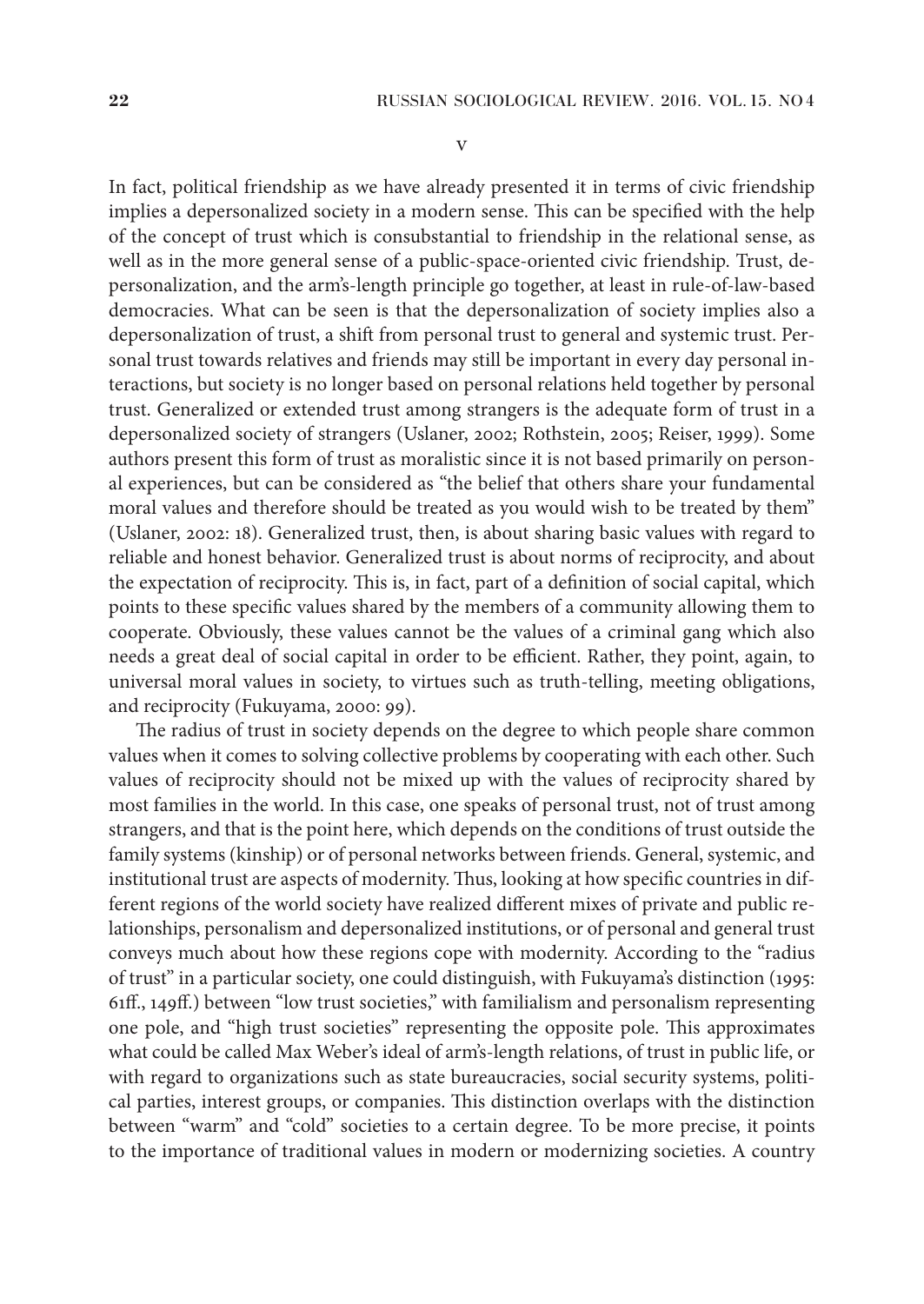dominated by personalism and a lack of general trust can also be expected to fail in its fight against corruption. Conversely, where political, economic and legal institutions have, through their symbolic efficiency, created cultural settings which allows generalized trust to develop between people ("high trust societies"), one should also expect that the mutual reinforcement of institutional efficiency, shared values, and trust should work against corrupt behavior.

Moreover, we should keep in mind that the evolution from a culture of distrust to a culture of trust will be difficult in countries where society is considered by many as fundamentally unequal, as populated by "hostile strangers," or dominated by "alien values." Why should you trust the institutions, politics, the elites, or simply the world beyond your family and the wider "family" of your friends if this world is, if perceived in "Hobbesian" terms, full of discriminations and exclusions, inequalities, greed, crime, and corruption? On the other hand, things are different from a "top down" perspective since personal trust and trustworthiness are means of achieving and maintaining power for political elites and their networks of power.

vi

At this point, we can return to civic friendship and relate it to general trust. Sharing values and mutual goodwill are also key aspects of personal and intimate friendship. However, in the political context or in modern society where individuals and citizens do not know each other, political friendship can manifestly not mean personal relational friendship, as in the case of generalized trust with regard to personal trust. This is why Martin Hartmann (2011: 463) speaks of an "extended notion of friendship" which he integrates in a theory of a praxis of trust. He points here to John M. Cooper's interpretation of what Aristotle presented as civic friendship, a special kind of friendship: "Where civic friendship characterizes a population there exists, as a recognized and accepted norm, a certain measure of mutual good will, and also mutual trust, among the people making up the population" (Cooper, 1999: 370f.). Citizens do not need to know each other personally to know about the mutual good. In the political context, knowledge of the nature of the constitution and "of what's generally expected of people in that society is the normal way of knowing about these things, and it is sufficient, sometimes, to establish a reasonable presumption of good will on the part of one's fellow-citizens generally" (Cooper, 1999: 371, fn. 18; Hartmann, 2011: 436). Similarly, John von Heyking observes that "political pluralism is embedded within a like-mindedness expressed in terms of constitutionalism, which itself expresses social friendship and hence agreement concerning the highest things human ought to do. Ambition counteracting ambition is constrained by agreement on constitutional fundamentals, expressed as a social friendship that prevents such conflict from degenerating into fratricidal war" (Von Heyking, 2016: 11).

Indeed, citizens are supposed to share certain values or agree on what is expressed by their Constitution, and therefore should be able and willing to express a kind of generalized trust vis-a-vis strangers and the authorities. However, it is not clear nowadays what is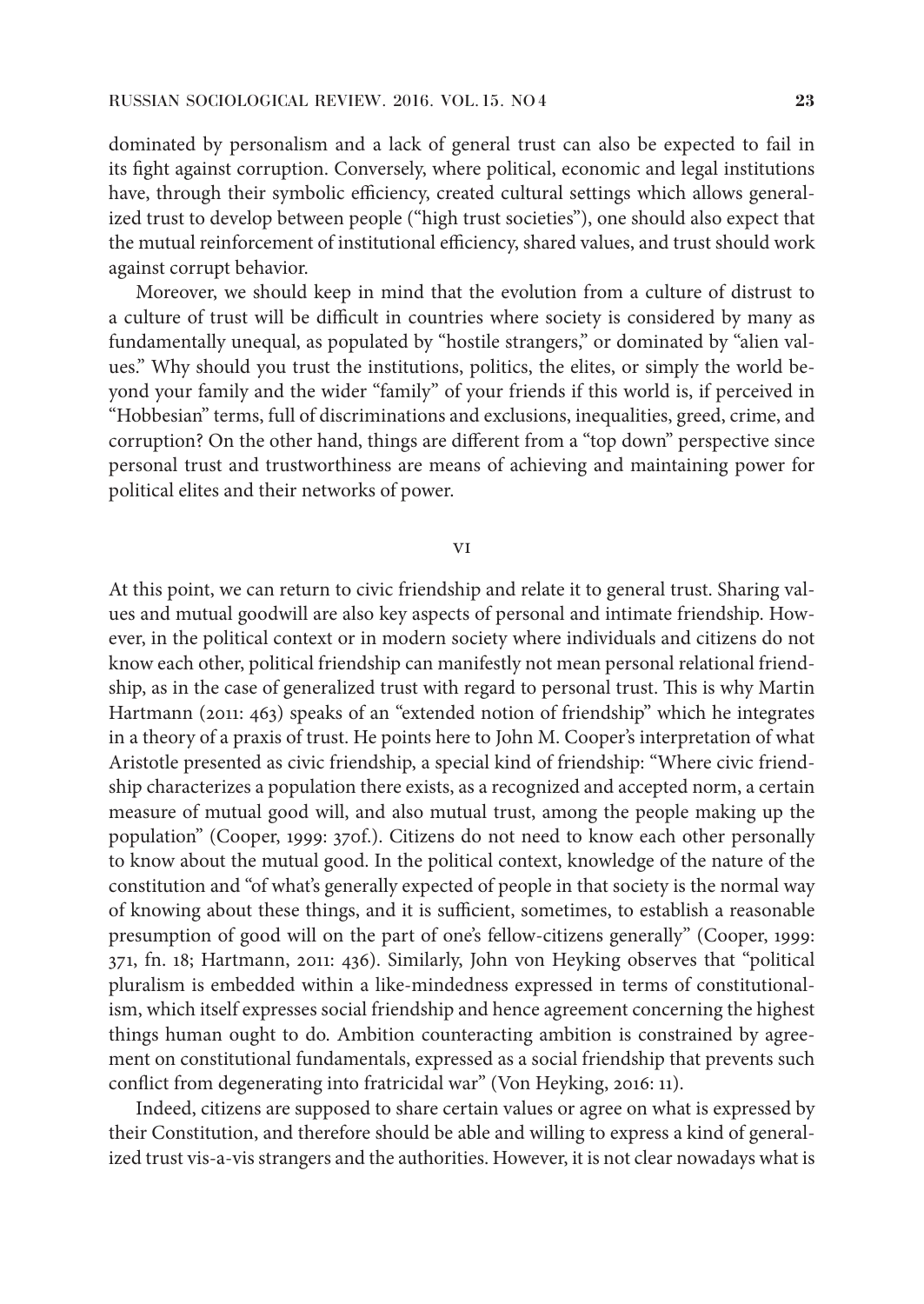meant by sharing certain values or, said differently, to fix the "radius of trust" (Fukuyama 2000: 99) in a national society. Obviously, trust is only possible within certain boundaries which are also the boundaries of citizenship (Hartmann 2011: 464). Democracies run into difficulties when the radius of trust and the common good orientation are no longer convincing criteria in explaining to the citizens of a political community what holds them together, or why they should live together as a nation.

In any case, we can see that these different strands of the notion of civic friendship focusing on good will, shared norms, general trust, and the common good are parts of the classic legacy founded by Aristotle's typology of friendship. These parts are attempts to describe society, and moreover the political, the political community, or the classical "polis," based on a notion of friendship combining its private and public aspects. Friendship realizes circles of a moral community encompassing primary personal friends, as well as the citizenry of the "polis" (Nixon, 2015: 51). In this perspective, the extension of friendship from the private to the public points to the moral conditions of civic and political order. This is confirmed by Hannah Arendt's conception of "politics of friendship," where "Politics is, as it were, ethically grounded in the "truthful dialogue" that constitutes friendship" (Nixon, 2015: 52). To be sure, modern society can no longer be described in terms of the classical political and moral community. Modern politics is not rooted in a normative premise where its objective should be the realization of the normative good, although constitutions may describe such objectives. Nevertheless, political systems operate on a specific territory as Nation-States. As such, political systems cannot avoid establishing descriptions of what they are good for, for example, to guarantee their citizens prosperity, or freedom, or to define who can and should be citizens based on welldefined criteria. In a democratized context, nations are constantly reflecting the question of whether or to what extent the established political order is adequate and corresponds to what citizens want. In other terms, they produce political theories about the conditions of democracy, or imagine themselves as political communities based on shared values as expressed through civic friendship.

Civic friendship then could denote several things. It is first a political discourse about the public space in democracy. Political philosophy starts its reflection on political friendship by pointing hypothetically to the consequences of the absence of friendship and its correlates, be it plurality, diversity, dialogue, public, or collective action in the sense of Hannah Arendt (Nixon, 2015: 28, 189; König, 2013: 901ff.). As a matter of fact, the political theory on civic friendship, in either aspect of its civil society of collective action or as political community, is a critique of authoritarian and even totalitarian conceptions of society, of homogeneity, hierarchy, and conceptions of unity. All such conceptions negate the very idea of the political which needs the political space to express social autonomy and its conflicts.

In fact, any description of politics or society that pretends to be the only right one is totalitarian and inevitably provokes opposition. Unity necessarily produces differences and new identities based on different distinctions. This fits quite well with what Claude Lefort expresses in the idea of "disincarnation." Social reality can neither be incarnated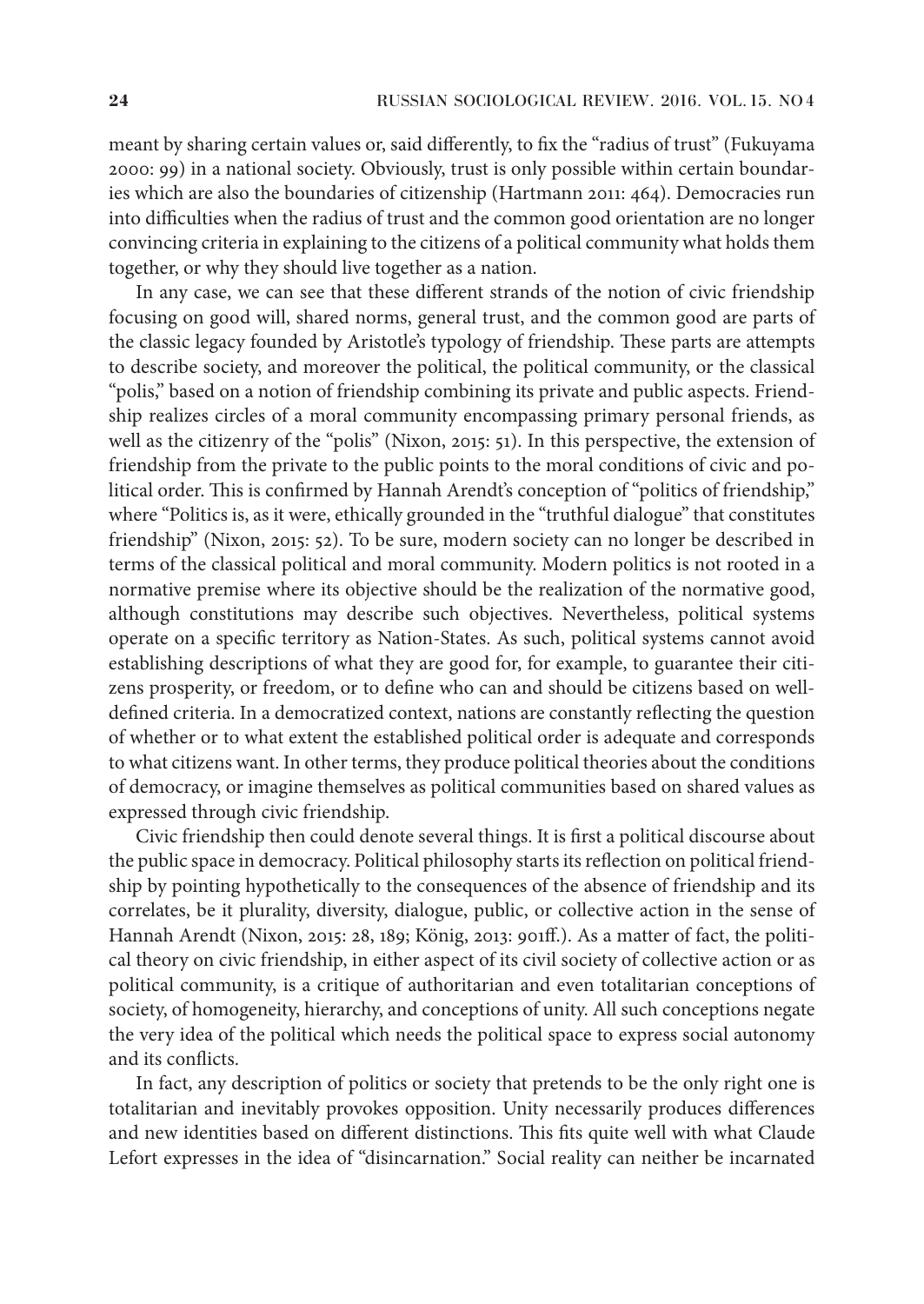nor represented by a hierarchy, whether the state or a party organization. This comes close to Hanna Arendt's idea about the "free play of power" and the corresponding diverse perspectives, that if restricted, would give access to violence (Nixon, 2015: 189). Power is inevitably an empty place. As Niklas Luhmann puts it in a sociological perspective, state power is an exchangeable, unstable, and divided position based on the distinction between government and opposition (Luhmann, 1990: 167ff., 231ff.). Under modern conditions, sovereign power is nothing more than the contingent possibility to remain in power or to be in the opposition. This is the very essence of democratized power. Such a double codification of the political system works against the moralization of the power position, which would reintroduce the distinction of friends and enemies based on the pretension of being in a morally superior position.

Modern politics, however, needs and involves antagonists and opponents. This crucial difference between enemies and opponents (Edelmann, 1991: 131) and between antagonism and agonism (Mouffe, 2005) points to the core of the political in modern society and also to the problem of morals in politics. As soon as opponents are conceived of in categories of good or bad, or friend or enemy, eliminating the other becomes the main aim of political action. In this case, friendship also would disappear, for friendship cannot be defined with regard to enmity as Helmut König (2013: 903f.) correctly points out; the brother and not the friend would be the correct term in this positioning of "we against the others." On the other hand, the acceptance of the other as the antagonist implies competition focused on political victory, and not on elimination. Political victory can be obtained only by respecting the rules of the game and established procedures which are shared and respected by all players in the political game. The political and the public realm are definitely not the space of the Schmittian distinction friends/enemies, but a structure institutionalizing the idea of talking, dialogue and discussion. This is diversity against unity. The actually observable "revival" or "return" of nationalist and populist parties and leaders are bringing back the contrary: unity instead of diversity, an obsession with exclusive homogeneity-concepts such as the nation, brotherhood, ethnicity, kinship, family, and more. Populists need enemies as scapegoats, whereas civic friendship insists on plurality and diversity excluding enmity. The political theory of civic friendship is also a warning against the destructive consequences of exclusive populist political discourses and ideologies for democratic politics. The risk of the abuse of power is continuously evoked by this political theory, but it is not really integrated in a more general or classic conception of the countervailing powers in the political system.

The prevention of the abuse of trust and power is certainly among the most important functions of political institutions in a complex web of countervailing powers. Therefore, in a modern and complex society, the common good along with the public realm are as much the however-aggregated result of one sphere of action as it is the result of effective state institutions, like the markets, for example ('self-interest'), or of civil society (volunteering). In this perspective, the idea of civic friendship would point to several aspects of civil society as described by Edward Michaels (2014). Michaels writes that civil society is about the practices of associative life as well as about shared norms, the common good,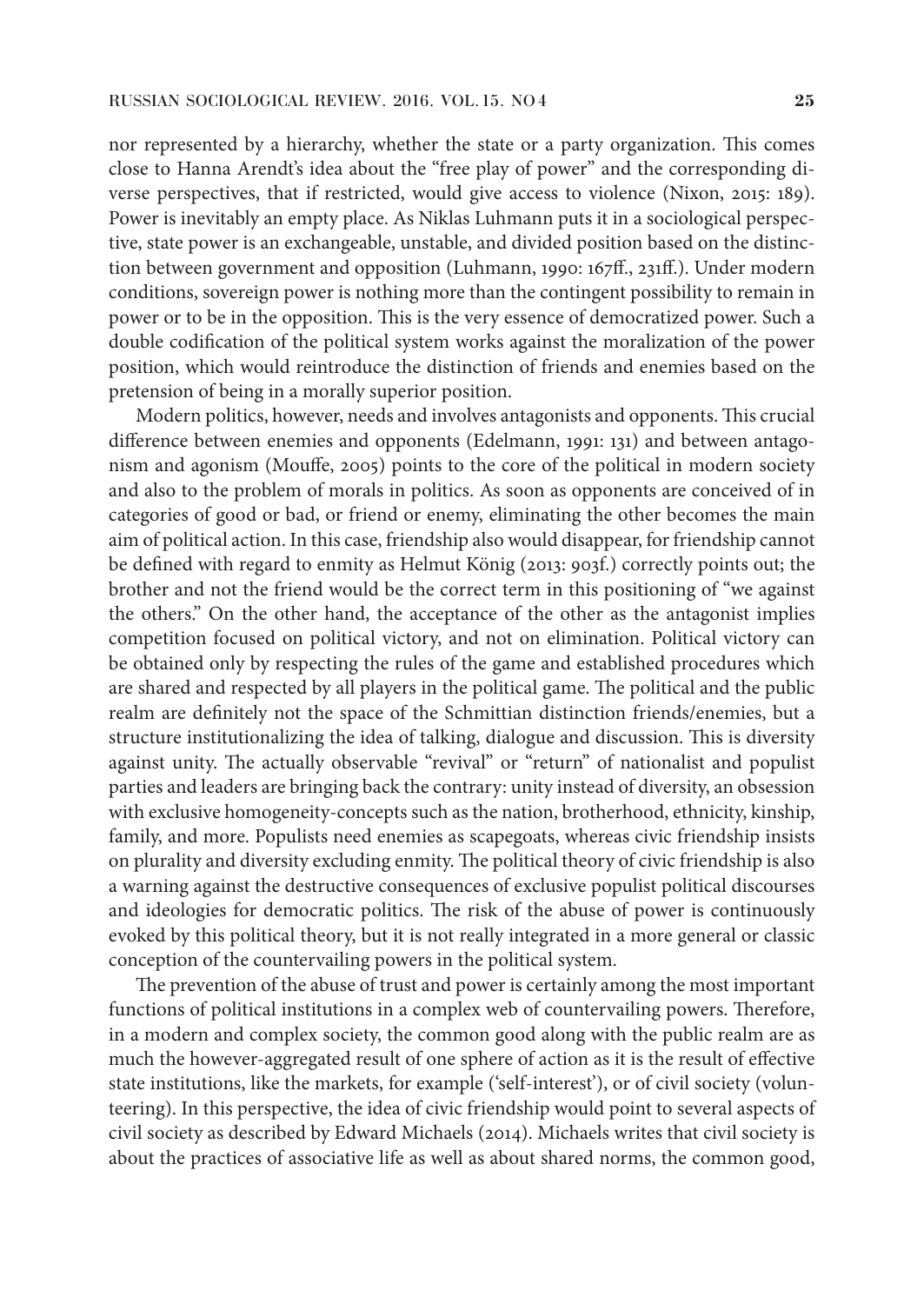and the public sphere which are the loci of dialogue politics already evoked by Hannah Arendt. That fits quite well with the idea of civic friendship relating to the relational and organizational aspects of collective action *and* shared norms to be expressed and negotiated in the public sphere.

Moreover, civic friendship expresses many aspects of the notions of political culture, and civic culture in particular focuses on the cultural conditions for citizens to cooperate (Lichtermann, 2012: 208). Civic friendship is also a reflection of the possibilities of collective action, or on the underlying conditions and representations making cooperation possible or more difficult, depending on the political context in which civic actions take place. Civic friendship is also a political theory, reflecting democracy in a time of the erosion of democratic politics and culture, and of the "politics of truth" in a populist "posttruth" arena. Finally, it is a genuinely democratic political theory which as "republican friendship binds together the citizens of good judgment communicating their mutual judgments on the basis of truthfulness" (Gebhardt, 2008: 336; Nixon, 2015: 52, 182ff.). In this regard, Jürgen Gebhardt (2008: 342) concludes accurately that citizens are living together by virtue of the binding force of trust. This is also the final destination of political friendship, the linking of friendship to the political order as a common order implying common meanings, purpose, and action. This could also be formulated with a "Durkheimian approach" in the sense that the "discourse of friendship is not personal, except in the sense that it confirms the sacredness of the person and links the individual to the "personality" of the collective" (Mallory, Carlson, 2014: 8). In such a "French approach," friendship is a "collective representation" of beliefs and ideals about living together which are instituted in institutions and practices, and can be analyzed. However, the political of the political theory of friendship is not simply a normative program "prescribing friendship as a normative ideal which strangers and citizens should adopt" (Mallory, Carlson, 2014: 13). Civic friendship is not just something that is translated into constitutional norms. In relation with theories of trust, civil society, civic, and political culture, it is much more about the practices and expectations in society about how to live, to work together or how to communicate politically in order to influence politics, or to change things. After all, protests against specific policies or political regimes or other forms of collective action *publicly* express real claims about how democracy should work. Moreover, a look at authoritarian politics reveals *e contrario* what society loses when the public space of the "truthful dialogue" is abolished. In a personalized informal power structure, political friends may be helpful to stay in power or to reproduce networks of corruption. These "political friends" will also resist the democratization of politics, for such a change would also mean the loss of their power. It would mean the re-establishment of a public space where society and its citizens can again reflect on what holds them together and what they want to share. Even if the perspectives of political theory and political sociology are different, the reflection on civic friendship and the conditions of democracy may produce the same conclusions.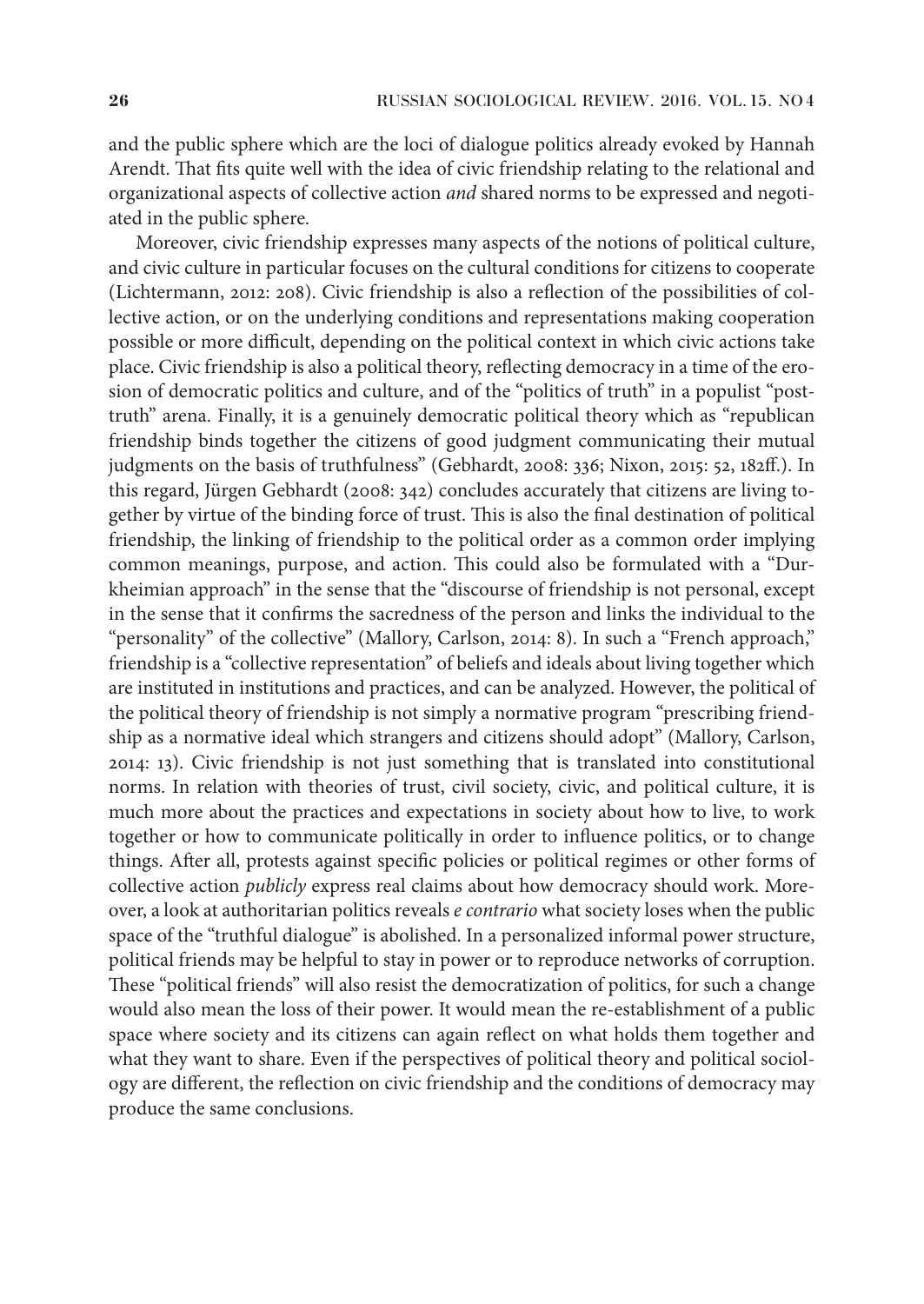### **Bibliography**

- Cooper J. M. (1999) *Reason and Emotion: Essays on Ancient Moral Psychology and Ethical Theory*, Princeton: Princeton University Press
- Derrida J. (1999) *Politiques de l'amitié*, Paris: Galilée.
- Descharmes B., Heuser E. A., Kruger C., Loy Th. (eds.) (2011) *Varieties of Friendship: Interdisciplinary Perspectives on Social Relationships*, Göttingen: V&R unipress.
- Devere H. (2011) Introduction: The Resurrection of Political Friendship: Making Connections. *Varieties of Friendship: Interdisciplinary Perspectives on Social Relationships*  (eds. B. Descharmes, E. A. Heuser, C. Kruger, Th. Loy), Göttingen: V&R unipress, pp. 17–42.
- Edelmann M. (1991) *Pièces et règles du jeu politique*, Paris: Seuil.
- Edwards M. (2014) *Civil Society*, Cambridge: Polity Press.
- Fukuyama F. (1995) *Trust: The Social Virtues and the Creation of Prosperity*, Harmondsworth: Penguin.
- Fukuyama F. (2000) Social Capital. *Culture Matters* (eds. L. E. Harrison, S. P. Huntington), New York: Basic Books, pp. 98–111.
- Gebhardt J. (2008) Friendship, Trust, and Political Order. *Friendship and Politics: Essays in Political Thought* (eds. J. Von Heykin, R. Avramenko), Indiana: University of Notre Dame Press, pp. 313–348.
- Gurr J. (2008) Freundschaft und politische Macht: Freunde, Gönner, Getreue Margaret Thatchers und Tony Blairs, Göttingen: V&R unipress.
- Gurr J. (2011) Emotions and Rationality: The Thatcher–Reagan and the Blair–Brown Relationship. *Varieties of Friendship: Interdisciplinary Perspectives on Social Relationships*  (eds. B. Descharmes, E. A. Heuser, C. Kruger, Th. Loy), Göttingen: V&R unipress, pp. 223–238.
- Hahn A. (2012) Zur Soziologie der Freundschaft. *Freundschaft: Theorien und Poetiken* (Hrsg. M. Katharina, Ch. Reidenbach), München: Wilhelm Fink, pp. 67–78.
- Hartmann M. (2011) *Die Praxis des Vertrauens*, Frankfurt: Suhrkamp
- Helmke G., Levitsky S. (2004) Informal Institutions and Comparative Politics: A Research Agenda. *Perspectives on Politics*, vol. 2, no 4, pp. 725–740.
- Katharina M., Reidenbach Ch. (Hrsg.) (2015) Freundschaft: Theorien und Poetiken. München: Wilhelm.
- Kersten C. (2008) *Orte der Freundschaft: Niklas Luhmann und "Das Meer in mir,*" Berlin: Kulturverlag Kadmos.
- König H. (2013) Freundschaft. *Merkur*, 67. Jahrgang, Heft 773, pp. 893–904.
- Krass A. (2016) *Ein Herz und eine Seele: Geschichte der Männerfreundschaft*. Frankfurt: Fischer.
- Leanza M. (2014) Zentren und Ränder funktionaler Differenzierung: Niklas Luhmanns Theorie der modernen Gesellschaft. *Gründungsszenen soziologischer Theorie* (eds. S. Farzin, H. Laux), Wiesbaden: Springer, pp. 155–174.
- Lefort C. (1981) *L'invention démocratique*, Paris: Seuil.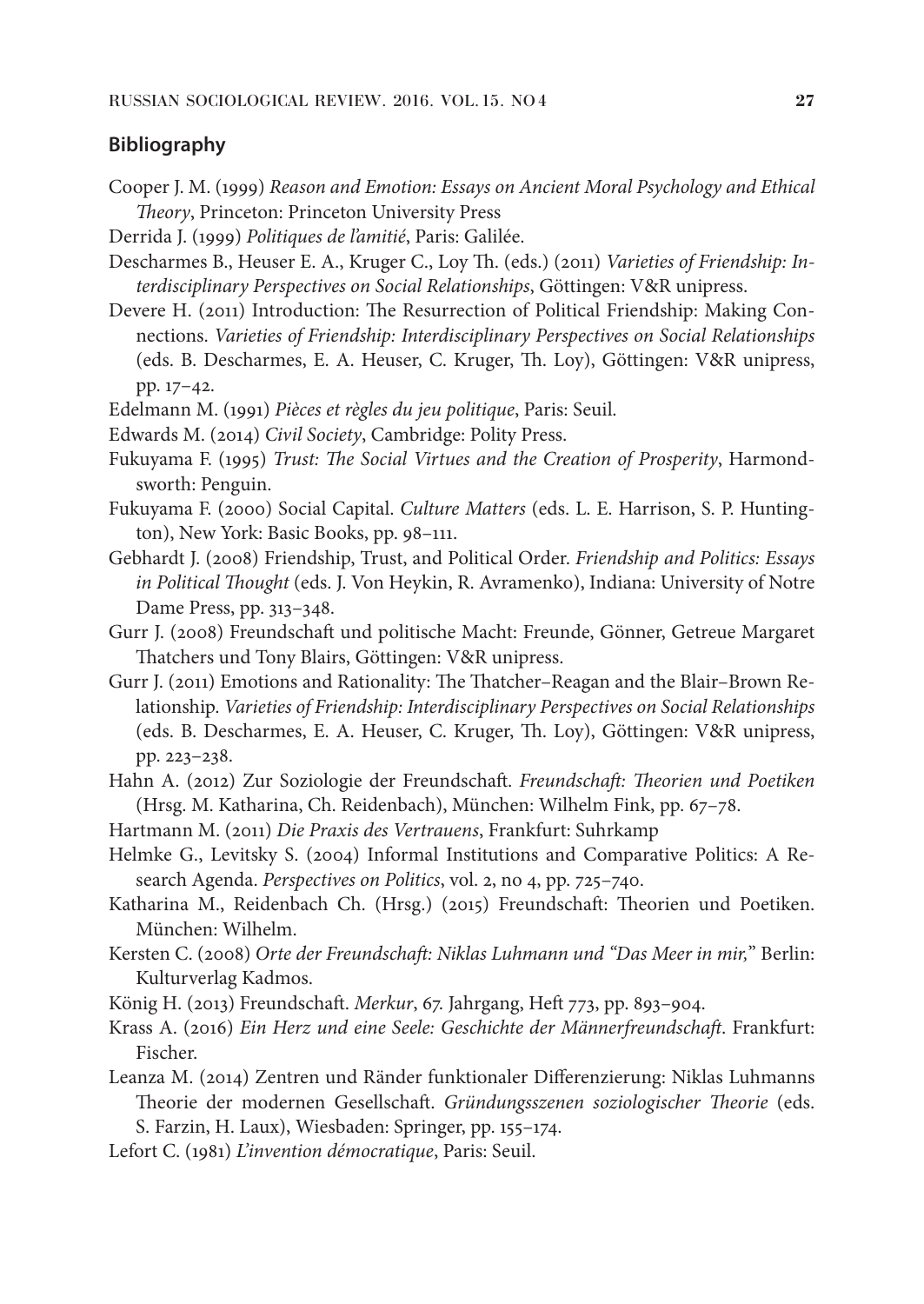- Leuschner V. (2011a) Playing the Field: Dealing with Interpersonal Relationships in the Political Arena. *Varieties of Friendship: Interdisciplinary Perspectives on Social Relationships* (eds. B. Descharmes, E. A. Heuser, C. Kruger, Th. Loy), Göttingen: V&R unipress, pp. 205–222.
- Leuschner V. (2011b) *Politische Freundschaften: Informelle Beziehungen im Deutschen Bundestag*, Baden-Baden: Nomos.
- Lichtermann P. (2012) Reinventing the Concept of Civil Culture. *The Oxford Handbook of Cultural Sociology* (eds. J. C. Alexander, R. N Jacobs, P. Smith), Oxford: Oxford University Press, pp. 207–231.
- Luhmann N. (1981) Wie ist soziale Ordnung möglich? *Gesellschaftsstruktur und Semantik: Studien zur Wissenssoziologie der modernen Gesellschaft, Bd. 2*, Frankfurt: Suhrkamp, S. 195–285.
- Luhmann N. (1986) *Love as Passion*, Cambridge: Polity Press.
- Luhmann N. (1990) *Political Theory in the Welfare State*, Berlin: de Gruyter.
- Luhmann N. (1995) Kausalität im Süden. *Soziale Systeme*, Heft 1, S. 7–28.
- Luhmann N. (2010) *Politische Soziologie*, Frankfurt: Suhrkamp.
- Luhmann N. (2012) *Theory of Society, Vol. 1*, Stanford: Stanford University Press.
- Mallory P. (2012) Political Friendship in the Era of "the Social": Theorizing Personal Relations with Alexis de Tocqueville. *Journal of Classical Sociology*, vol. 12, no 1, p. 22–42.
- Mallory P., Carlson J. (2014) Rethinking Personal and Political Friendship with Durkheim. *Distinktion*, vol. 15, no 3, pp. 327–342.
- Mouffe C. (2005) *On the Political*, London: Routledge.
- Nixon J. (2015) *Hannah Arendt and the Politics of Friendship*, London: Bloomsbury.
- Pannes T. (2011) Dimensionen informellen Regierens: Entstehungsbedingungen, Ausprägungen und Anforderungen. *Organisation, Steuerung und Politikformulierung zwischen Formalität und Informalität* (Hrsg. M. Florack, T. Grunden), Wiesbaden: VS, pp. 35–92.
- Reiser M. (1999) *Trust in Transition*. European Bank for Reconstruction and Development, Working Paper no 39.
- Rothstein B. (2005) *Social Traps and the Problem of Trust*, Cambridge: Cambridge University Press.
- Sales A. (1991) The Private, the Public and Civil Society: Social Realms and Power Structures. *International Political Science Review*, vol. 12, no 4, pp. 295–312.
- Schobin J., Leuschner V., Flick S., Alleweldt E., Heuser E. A., Brandt A. (2016) *Freundschaft heute: Eine Einführung in die Freundschaftssoziologie*, Bielefeld: transcript.
- Tanzi V. (2000) *Policies, Institutions and the Dark Side of Economics*, Cheltenham: Edward Elgar.
- Uslaner E. (2002) *The Moral Foundations of Trust*, Cambridge: Cambridge University Press.
- Von Heyking J. (2016) *The Form of Politics: Aristotle and Plato on Friendship*, Montreal: McGill-Queen's University.